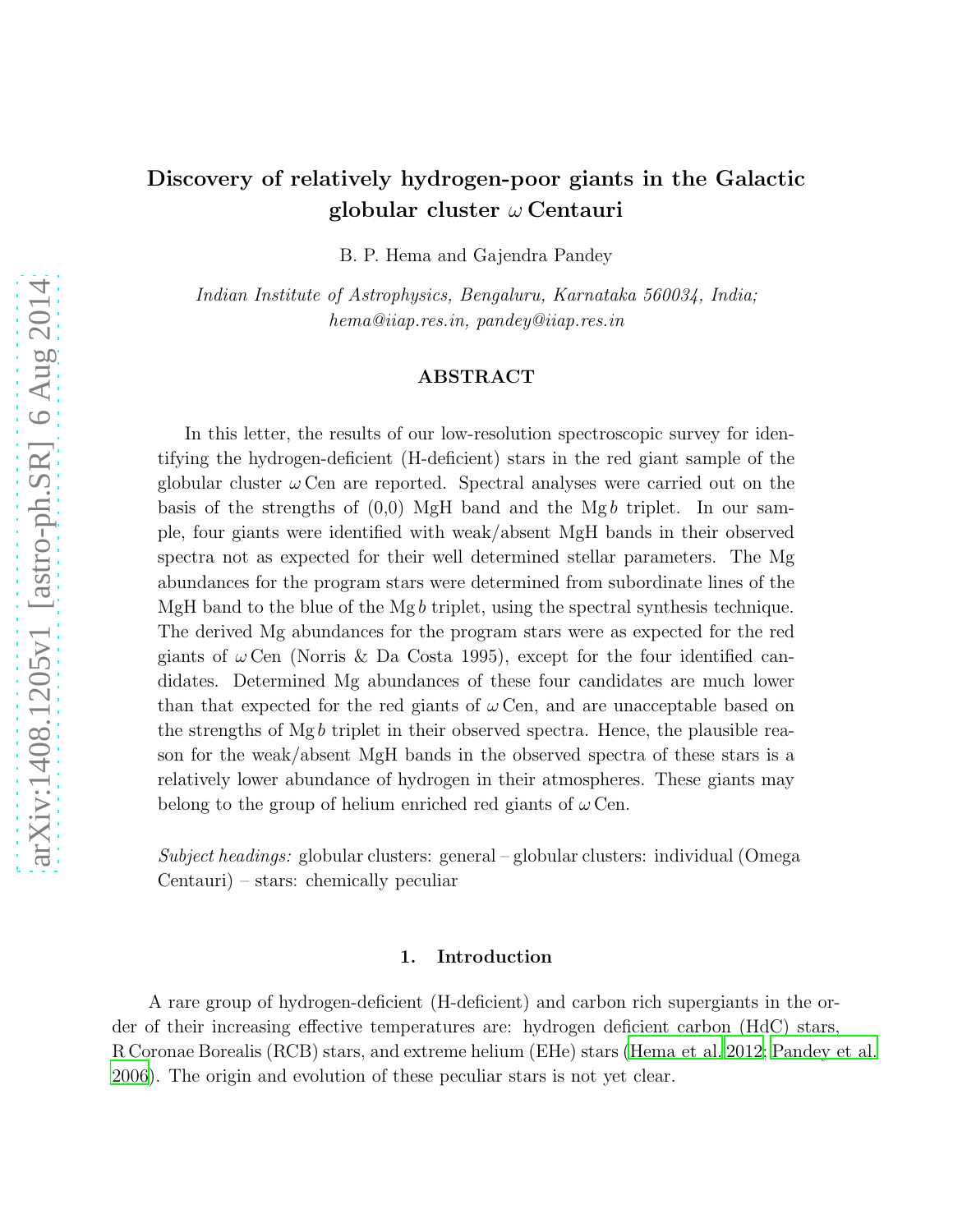The distances are not accurately known to any of the Galactic H-deficient stars. The position of a star on the HR-diagram gives us an idea about its evolution and possibly its origin. To place these stars on the HR-diagram, a survey was conducted to identify new H-deficient stars in the most massive and brightest Galactic globular cluster (GGC):  $\omega$  Centauri.

The observed large spread in the metallicity  $(Fe/H)$  and the other abundance anomalies of ω Cen cluster stars [\(Johnson & Pilachowski 2010](#page-8-2); [Marino et al. 2011;](#page-8-3) [Simpson & Cottrell](#page-8-4) [2013;](#page-8-4) [Sollima et al. 2005](#page-8-5)) including the existence of multiple stellar populations, the Henormal and He-enhanced or H-poor [\(Piotto et al. 2005\)](#page-8-6), makes it an enigmatic GGC. The recent spectroscopic studies of [Dupree & Avrett \(2013\)](#page-7-0) and [Marino et al. \(2014\)](#page-8-7) confirms the existence of the He-enhanced stars in  $\omega$  Cen and NGC 2808, respectively. Hence, our survey also explores the H-deficiency or the He-enhancement in the sample giants of  $\omega$  Cen.

#### 2. Sample Selection and Observations

Our survey is based on the Strömgren photometric studies of red giant stars in  $\omega$  Cen by [Calamida et al. \(2009\)](#page-7-1). Stars in the GGCs are expected to be homogeneous in metallicities ([Fe/H]). But, there are a few GGCs which show a large dispersion in their metallicities. One of them being the GGC  $\omega$  Cen, with a range in [Fe/H]:  $-2.5 <$  [Fe/H]  $< +0.5$ [\(Johnson & Pilachowski \(2010\)](#page-8-2) and references therein). This spread in metallicity, which is not as expected for a GGC, is possibly an indication for the presence of H-deficient stars in  $\omega$  Cen. Note that, the metal lines are much stronger in the spectra of the H-deficient supergiants: the RCB and the HdC stars, when compared with those observed in the spectra of F- and G-type normal supergiants. This is attributed to the lower opacity in the atmosphere due to H-deficiency. Hence, H-deficient stars appear metal richer than they actually are [\(Sumangala Rao et al. 2011\)](#page-8-8). Our suspicion was that the metal rich giants of  $\omega$  Cen may possibly be H-poor. In this survey the priority was given to the giants in the metallicity range:  $-0.5 >$  [Fe/H]  $< +0.5$ . However, for the sake of the completeness, irrespective of the metallicity, all the giants, brighter than  $14.5$  y magnitude (Strömgren visual) were considered for our study. The other criterion that was applied to increase the probability of finding H-deficient stars in our sample was the  $(J-H)_0$  and  $(H-K)_0$  colours (IR-colours). The RCB and the HdC stars' distribution in the IR-colours plot is distinct from the normal dwarfs and giants [\(Feast 1997;](#page-7-2) [Tisserand et al. 2009](#page-8-9)). The J, H and K magnitudes and the corresponding Galactic dust reddening for extinction correction were adopted from Two Micron All Sky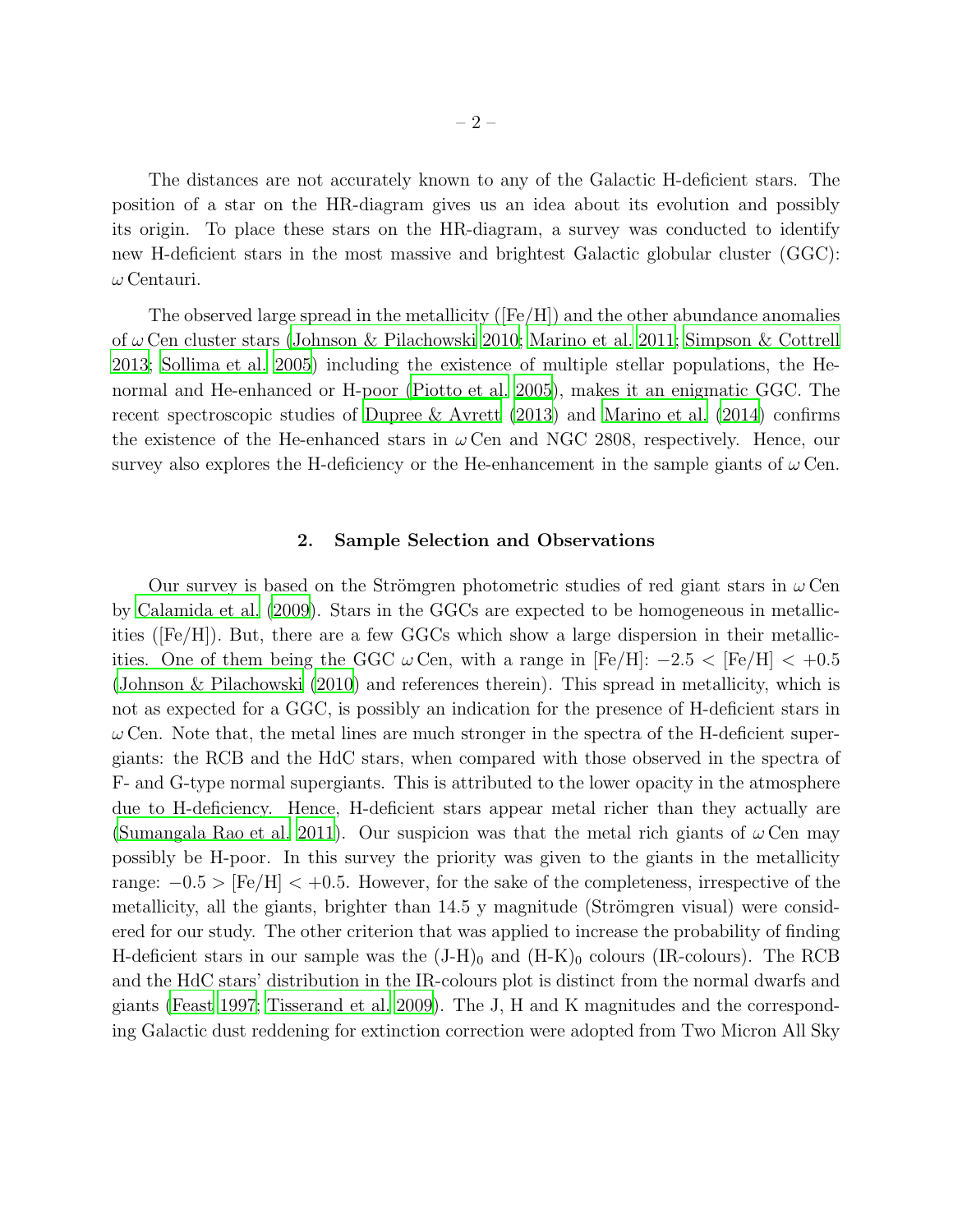Survey (2MASS) Catalogue<sup>[1](#page-2-0)</sup> and NASA/IPAC Infrared Science Archive<sup>[2](#page-2-1)</sup>, respectively.

Note that, for observations, all the metal rich giants  $(+0.5 > [Fe/H] > -0.5)$  were selected, irrespective of their IR-colours – these were 130 in number. However, the metal poor giants  $(-0.5 > [Fe/H] > -2.5)$  selected for observations, with IR-colours like RCB stars, were 40 in number. Though, the sample of red giants from the core of  $\omega$  Cen were not included in our sample (to avoid confusion in identifying the giants in the crowded field), many of the giants in the periphery were double or multiple objects. The giants which were not clearly resolved were excluded from our observations. Hence, only 34 of the 130 metal rich stars and about 11 of the 40 metal poor stars were selected for observations.

Low-resolution optical spectra for these selected red giants of  $\omega$  Cen were obtained from the 2.34 m Vainu Bappu Telescope (VBT), Vainu Bappu Observatory, equipped with the Optomechanics Research spectrograph [\(Prabhu et al. 1998\)](#page-8-10) and  $1K \times 1K$  CCD camera. These spectra obtained using 600 l/mm grating centered at  $H\alpha$  line at 6563Å were at a resolution of about 8Å. The data reduction and analyses were carried out using the  $IRAF<sup>3</sup>$  $IRAF<sup>3</sup>$  $IRAF<sup>3</sup>$ (Image Reduction and Analysis Facility) software package.

## 3. Analyses and Results

The observed spectra of all the program stars were continuum normalized. The region of the spectrum (having maximum flux) free of absorption lines is treated as the continuum point, and a smooth curve passing through these points is defined as the continuum. The well defined continuum in the spectrum of the sample metal poor giant, and in the spectrum of Arcturus with very high signal-to-noise  $(S/N)$ , is used as a reference for judging the continuum for the sample metal rich stars in the wavelength window 4900 - 5400A including the Mgb triplet and the complete MgH band. The analyses of the observed spectra of the program stars were carried out based on the strengths of the blue degraded (0,0) MgH band extending from 5330 to 4950Å, with the band head at  $5211\text{\AA}$ , and the Mg b lines at  $5167.32\text{\AA}$ , 5172.68Å and 5183.60Å. Based on the strengths of these features in the observed spectra, three groups were identified in our sample: (i) the metal rich giants with strong  $Mgb$  lines and the MgH band, (ii) the metal poor giants with weak  $Mgb$  lines and no MgH band,

<sup>1</sup>http://irsa.ipac.caltech.edu/Missions/2mass.html

<span id="page-2-1"></span><span id="page-2-0"></span><sup>2</sup>http://irsa.ipac.caltech.edu/applications/DUST/

<span id="page-2-2"></span><sup>&</sup>lt;sup>3</sup>The IRAF software is distributed by the National Optical Astronomy Observatories under contract with the National Science Foundation.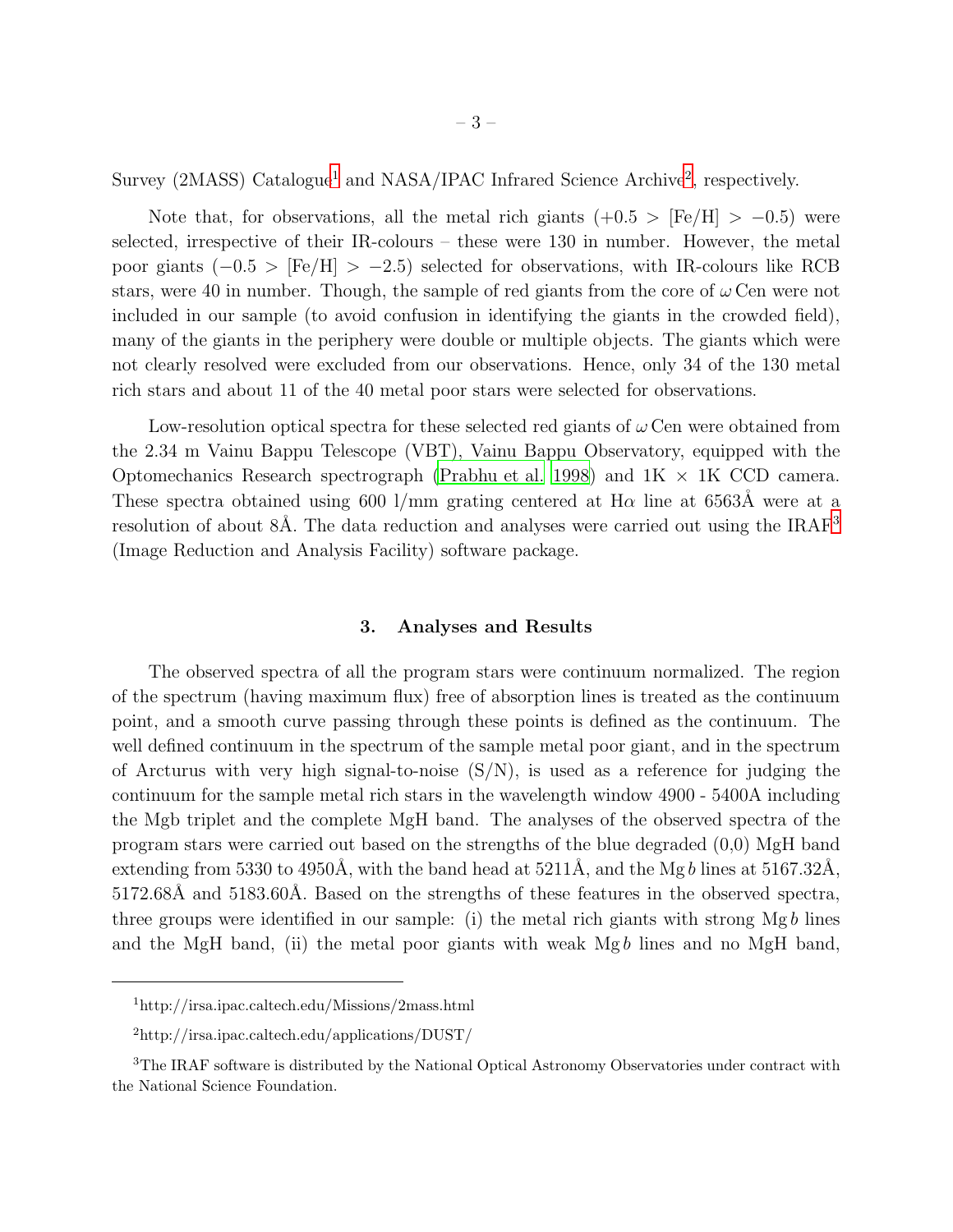and (iii) the metal rich giants with strong  $Mgb$  lines, but no  $MgH$  band. To analyze the strengths of the MgH band in the observed spectra of sample stars, the stars with similar  $(J-K)_0$  colours  $(\Delta (J-K)_0 \sim \pm 0.1)$ , and y magnitudes  $(\Delta y \sim \pm 0.5)$ , that represent the effective temperatures  $(T_{\text{eff}})$  and surface gravities (log g), respectively, were selected. The spectra of stars having similar y magnitude and  $(J-K)_0$  colours were then compared with each other. From this comparison four stars were identified having weaker or absent MgH band than expected. Two stars: 178243 and 73170 are from the first group showing the strong  $Mgb$ lines, but weaker MgH band than expected for their stellar parameters (see Figure 1). The other two stars:  $262788$  and 193804 are from the third group showing relatively strong Mgb lines, but absent MgH band not as expected for their stellar parameters<sup>[4](#page-3-0)</sup> (see Figure 2). Judging by the observed strengths of the  $Mgb$  lines and the presence/absence of the MgH band expected for their stellar parameters, the spectra of the giants 178243, 73170, 262788 and 193804, suggest that their atmospheres are relatively H-poor. Hence, to confirm this suggestion, the observed strengths of the MgH bands were further analyzed by synthesizing the spectra of these four stars along with the program stars of first and third groups for their adopted stellar parameters. Note that, observed spectra with  $S/N > 60$  were analyzed.

A literature survey was done for the high-resolution spectroscopic studies of the program stars. Many of the program stars were found in [Johnson & Pilachowski \(2010](#page-8-2)). The stellar parameters:  $T_{\text{eff}}$ ,  $\log g$ , and [Fe/H] for the program stars were adopted from [Johnson & Pilachowski](#page-8-2) [\(2010\)](#page-8-2). The  $T_{\text{eff}}$  for the program stars were also determined using their photometric colours:  $(J-H)_0$ ,  $(J-K)_0$ , and  $(b-y)_0$  using [Alonso et al. \(1999\)](#page-7-3)'s empirical calibrations. The log g for the program stars were determined using the standard relation. These determined  $T_{\text{eff}}$  and log g values are within an agreement of  $\pm 200$ K, and  $\pm 0.2$  (cgs units), and with a mean difference of  $\pm 100$ K, and  $\pm 0.1$  (cgs units), respectively, with those determined by [Johnson & Pilachowski \(2010\)](#page-8-2). Hence, we have used our estimates of the  $T_{\text{eff}}$  and log g for the stars not available in [Johnson & Pilachowski \(2010](#page-8-2)).

The spectra were synthesized from  $5100\text{\AA}-5200\text{\AA}$  that includes the Mgb lines and the  $(0, 0)$ 0) MgH band. For synthesizing the spectra, the atomic lines were compiled from the standard atomic data sources, and all the atomic lines identified by [Hinkle et al. \(2000\)](#page-8-11) were included. The (0, 0) MgH molecular line list was adopted from [Hinkle et al. \(2013\)](#page-8-12). Synthetic spectra were generated by combining the LTE spectral line analysis/synthesis code MOOG [\(Sneden](#page-8-13) [1973\)](#page-8-13), and the ATLAS9 [\(Kurucz 1998](#page-8-14)) plane parallel, line-blanketed LTE model atmospheres with convective overshoot. Spectrum of Arcturus, a typical red giant, was synthesized to validate the adopted  $qf$ -values of the atomic/molecular lines. Using the spectrum synthesis

<span id="page-3-0"></span> $4$  Note that, the contribution of the MgH lines to the Mgb line strength makes the latter appear stronger in the first group than the third group.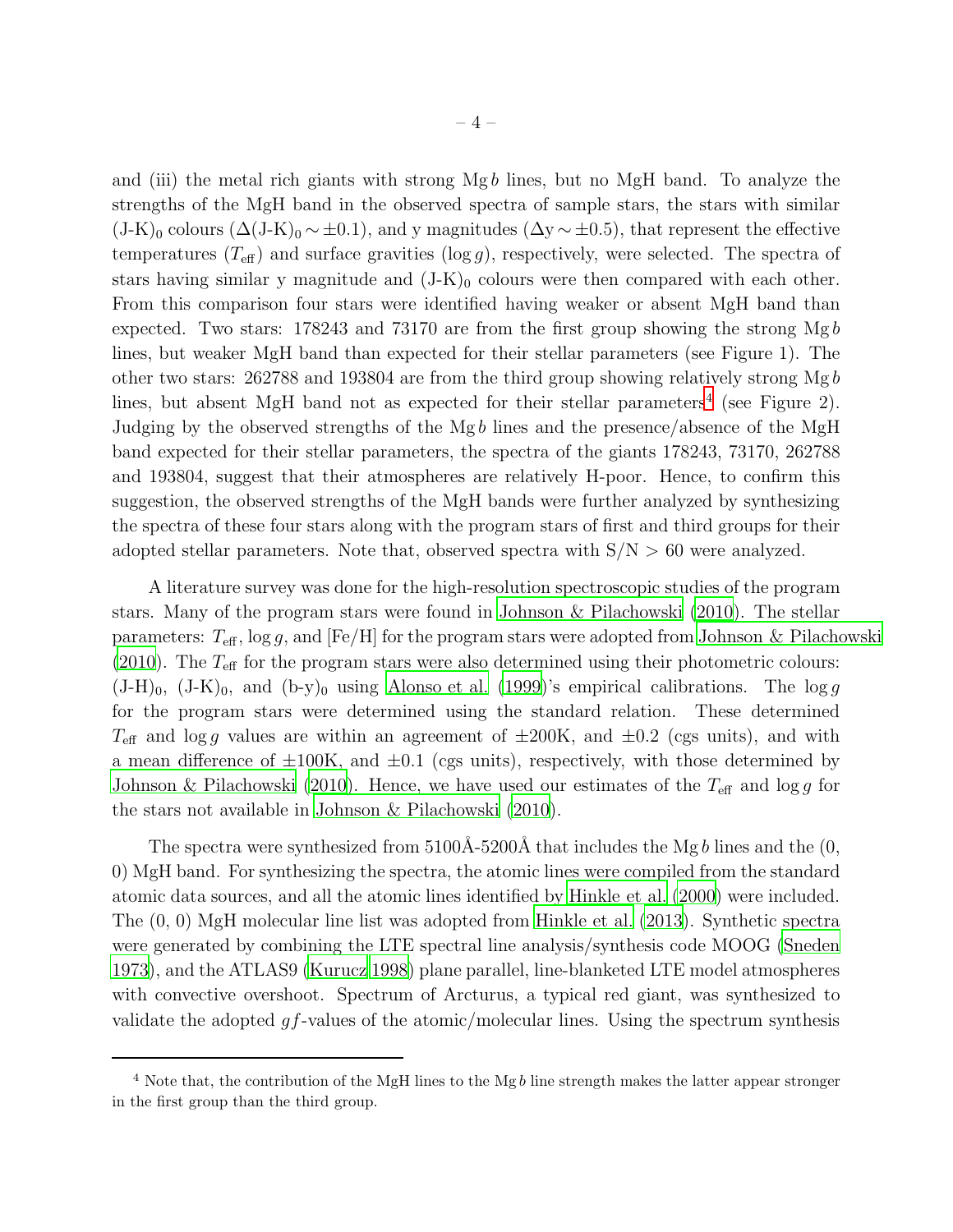code, synth in MOOG, the high resolution optical spectrum of Arcturus was synthesized for the stellar parameters and the abundances given by Ramírez  $\&$  Allende Prieto (2011). The synthesized spectrum was convolved with a Gaussian profile with a width that represents the broadening due to macroturbulence and the instrumental profile. Minimal adjustments were made to the abundances of the atomic lines to obtain the best fit to the observed high-resolution optical spectrum of Arcturus [\(Hinkle et al. 2000](#page-8-11)). The changes in the log  $gf$ values were not more than 0.1 dex. A reasonably good fit was obtained to the MgH molecular lines for the adopted isotopic values from [McWilliam & Lambert \(1988\)](#page-8-16). The synthesized high-resolution spectrum was further convolved by a Gaussian profile of width of about 8A, to match with the observed low-resolution Arcturus spectrum obtained from VBT.

A good match of the synthesized Arcturus spectrum to the observed, both high- and low-resolution spectra, validates the adopted line list for the adopted stellar parameters of Arcturus. These checks on published analysis of Arcturus are taken as evidence that our implementation of the code MOOG, the LTE models, and the adopted line list were successful for the syntheses of the red giants' spectra. Hence, the spectra of the program stars were synthesized following the above procedure. The synthesized spectra, for their adopted stellar parameters and abundances, were then compared with the observed spectra. From the studies of [Norris & Da Costa \(1995\)](#page-8-17), the average  $[Mg/Fe]$ <sup>[5](#page-4-0)</sup> for the red giants of  $\omega$  Cen is about +0.4 dex over a metallicity range: [Fe/H]=−2.0 to −0.7. Hence, in our synthesis the  $[Mg/Fe]=+0.4$  dex was adopted initially. Since the subordinate lines of MgH band at about 5167Å are blended with the saturated  $Mgb$  lines, the subordinate lines of MgH band in the wavelength window  $5120-5160\text{\AA}$  were given more weight in our synthesis. The best fit of the spectrum synthesized for the adopted stellar parameters to the observed was obtained by adjusting the Mg abundance, and therefore estimating the Mg abundance<sup>[6](#page-4-1)</sup> for the program star (see Figure 3 for example). Note that, the derived Mg abundances are in excellent agreement with the two common stars in [Norris & Da Costa \(1995\)](#page-8-17) study. The adopted stellar parameters and the derived Mg abundances for the program stars (first and third group) are given in Table 1. For all the normal first and third group stars, our derived Mg abundances (mean  $[Mg/Fe] \sim +0.3$  dex) for their adopted stellar parameters, were as expected for the red giants of  $\omega$  Cen, with just four exceptions. These four exceptions are: 73170 and 178243 from the first group, and 262788 and 193804 from the third group, that were identified with the weak/absent MgH bands in their observed spectra. The Mg abundances derived for these four giants are much lower than that expected (for details see Hema 2014).

 $^{5}$ [Mg/Fe] = (Mg/Fe)<sub>\*</sub> – (Mg/Fe)<sub>O</sub>

<span id="page-4-1"></span><span id="page-4-0"></span><sup>&</sup>lt;sup>6</sup>log  $\epsilon(Mg) = \log(Mg/H) + 12.0$ , this convention is used throughout this study.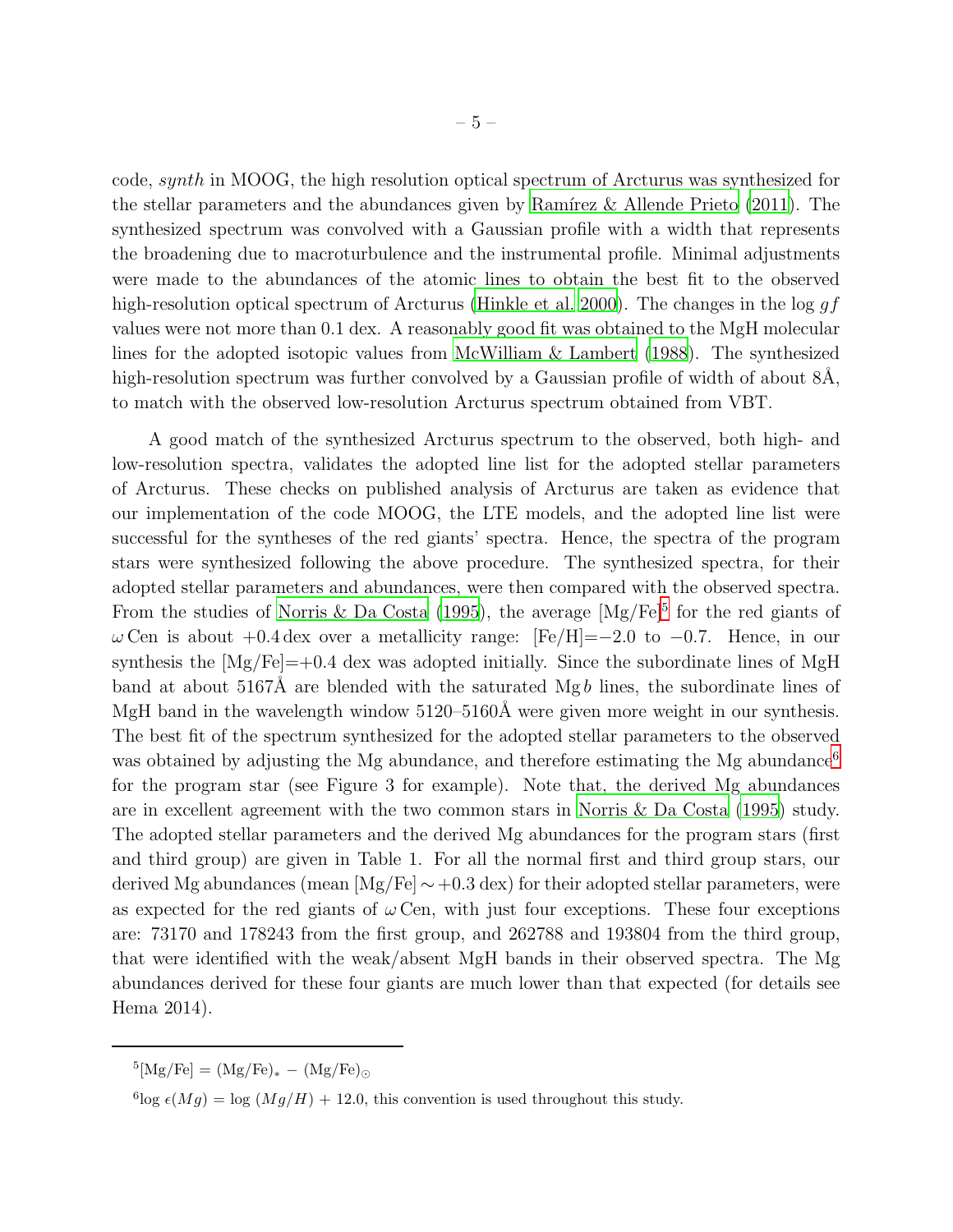#### 4. Discussion

The two stars of the first group with strong Mg b lines and weaker MgH band are 73170 and 178243. The MgH subordinate lines to the redward and the blueward of the Mgb lines are clearly weaker in the observed spectra of 73170 and 178243, when compared with the spectra of stars with similar stellar parameters. Figure 1 shows the spectra of the first group stars in the order of their increasing  $T_{\text{eff}}$  from bottom to top. This comparison clearly shows that the weaker MgH bands in the spectra of these two stars are not as expected for their adopted stellar parameters. If the weaker MgH band is not due to the star's  $T_{\text{eff}}$ , log g and [Fe/H], then the reason would be a lower Mg abundance. These stars are metal rich with strong Mgb lines in their observed spectra, indicating that the Mg abundance in their atmospheres is as expected for their metallicities. Hence, neither the stellar parameters nor the Mg abundances are possible reasons for the weaker MgH bands observed in these stars. The only possible reason for the weaker MgH bands would be a lower hydrogen abundance in their atmospheres.

For the derived Mg abundance of 73170, the [Mg/Fe] is about  $-0.2$ . This value is about  $+0.6$  dex lower than the average, and about  $+0.4$  dex lower than the minimum  $[Mg/Fe]$ , derived for the  $\omega$  Cen giants at the star's metallicity of  $[Fe/H]=-0.65$ , as reported by [Norris & Da Costa \(1995\)](#page-8-17). For the derived Mg abundance of 178243, the [Mg/Fe] is about  $-0.4$ . This value is about  $+0.8$  dex lower than the average, and about  $+0.6$  dex lower than the minimum  $[Mg/Fe]$  derived for the red giants of  $\omega$  Cen at the star's metallicity of [Fe/H]=−0.8 [\(Norris & Da Costa 1995\)](#page-8-17). Nevertheless, going by the observed strengths of the Mg b lines and the expected Mg abundance for the stars' metallicity, our derived low Mg abundances for these two stars are unacceptable. Hence, we emphasize that the weaker MgH bands in these two stars are not due to the stellar parameters and the Mg abundances, but most probably due to a relatively lower abundance of hydrogen in their atmospheres. The typical errors of about  $\pm 100$ K on  $T_{\text{eff}}$ , determined from the high-resolution spectroscopic studies of red giants, were adopted. Note that, the syntheses of the MgH bands for the upper limit of the  $T_{\text{eff}}$  for these two stars do not provide a fit to the observed spectrum (see Figure 3 for example).

The two third group stars, 262788 and 193804, have similar stellar parameters, as given by [Johnson & Pilachowski \(2010\)](#page-8-2), and their observed spectra are near identical. Hence, treated as twins. The observed spectra of these twins were compared with the observed spectra of the first and second group stars of similar stellar parameters (see Figure 2). The first group star, 251701, with similar stellar parameters as the twins of the third group, shows clear presence of the MgH band in the observed spectrum, but note the absence of MgH bands in the observed spectra of the twins. The reason for the absence of the MgH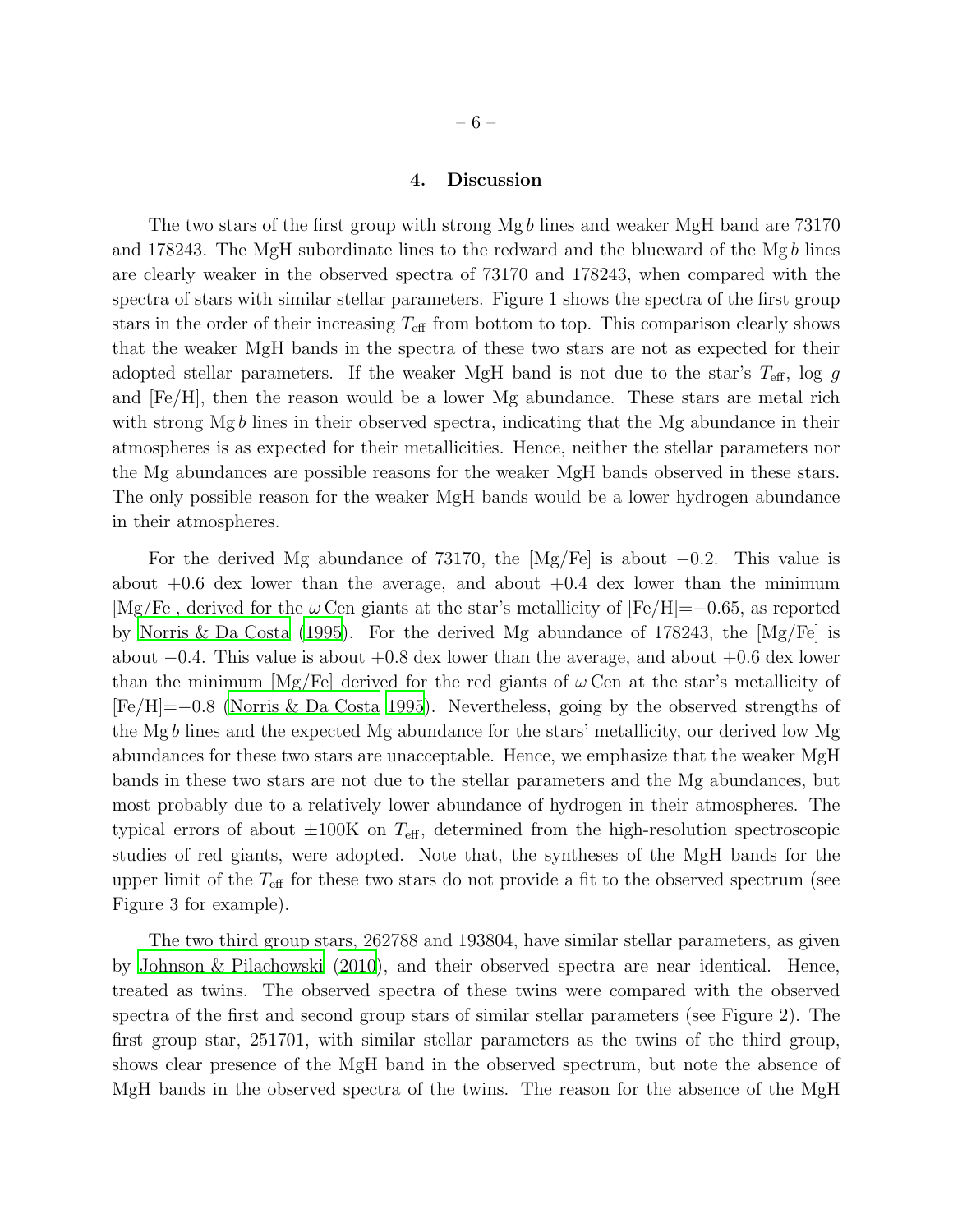band in the spectra of these twins would be a lower Mg abundance in their atmospheres. However, the Mgb lines in their observed spectra are strong, as expected for their metallicity and similar in strengths to those of the first group stars. The  $Mg b$  lines in the spectra of these twins are fairly stronger than in the spectra of the second group stars. Note that, the second group stars are metal poor and have weak or no  $Mg b$  lines (see Figure 2). The strong Mg b lines in the spectra of 262788 and 193804, clearly indicate that the Mg abundance is normal or as expected for the stars' metallicity. Hence, the stellar parameters and the lower Mg abundances are ruled out as the possible reasons for the absence of the MgH band in the spectra of these twins. The only possibility could be a relatively lower abundance of hydrogen in their atmospheres.

For 262788, the derived  $\text{[Mg/Fe]} \leq -0.6$ . This is about  $+1.0$  dex lower than the average, or about  $+0.8$  dex lower than the minimum  $[Mg/Fe]$  value as derived by [Norris & Da Costa](#page-8-17) [\(1995\)](#page-8-17), for the star's metallicity,  $[Fe/H]=-1.0$ . For 193804, the derived  $[Mg/Fe]<-0.1$ . This value is about  $+0.5$  dex lower than the average, or about  $+0.3$  dex lower than the minimum  $[Mg/Fe]$  value, as reported by [Norris & Da Costa \(1995](#page-8-17)), for the star's metallicity [Fe/H]=−1.0. Hence, going by the observed strengths of the Mg b lines, and the expected Mg abundance for the stars' metallicity, our derived low Mg abundances for these two stars are unacceptable. This rules out the effects of stellar parameters and the lower Mg abundances, as the possible reasons for the absence of the MgH band in the observed spectra of 262788 and 193804. The only possible reason for the absence of MgH band could be a relatively lower abundance of hydrogen in their atmospheres. The spectra synthesized for the upper limit of the  $T_{\text{eff}}$  for the stars 262788 and 193804, do not provide a fit to the observed spectra. The observed weak/absent MgH band in 214247, of the third group, is as expected for the star's warmer  $T_{\text{eff}}$  and metallicity. The derived Mg abundance is as expected for the star's metallicity.

The weak/absent MgH band in the observed spectra of these four giants inspite of the presence of strong Mg b lines, may not be due to the uncertainty in adopted stellar parameters or a lower Mg abundance. The only plausible reason is a relatively lower abundance of hydrogen in their atmospheres. Hence, we report the discovery of four giants with relatively lower abundance of hydrogen in their atmospheres. These giants may belong to the group of helium enriched  $(n_{He}/n_H \sim 0.16 - 0.2)^7$  $(n_{He}/n_H \sim 0.16 - 0.2)^7$  red giants of  $\omega$  Cen similar to those found in the studies of [Dupree et al. \(2011\)](#page-7-4), for which the blue main sequence (bMS) stars may be the progenitors. The double main sequence, the red main sequence (rMS) and the blue main sequence (bMS), in  $\omega$  Cen was discovered by [Anderson \(1997\)](#page-7-5). The bMS stars differ from

<sup>&</sup>lt;sup>7</sup>Note that, the expected  $n_{He}/n_H$  ratio and Y for the normal giants are about 0.1 and 0.25, respectively.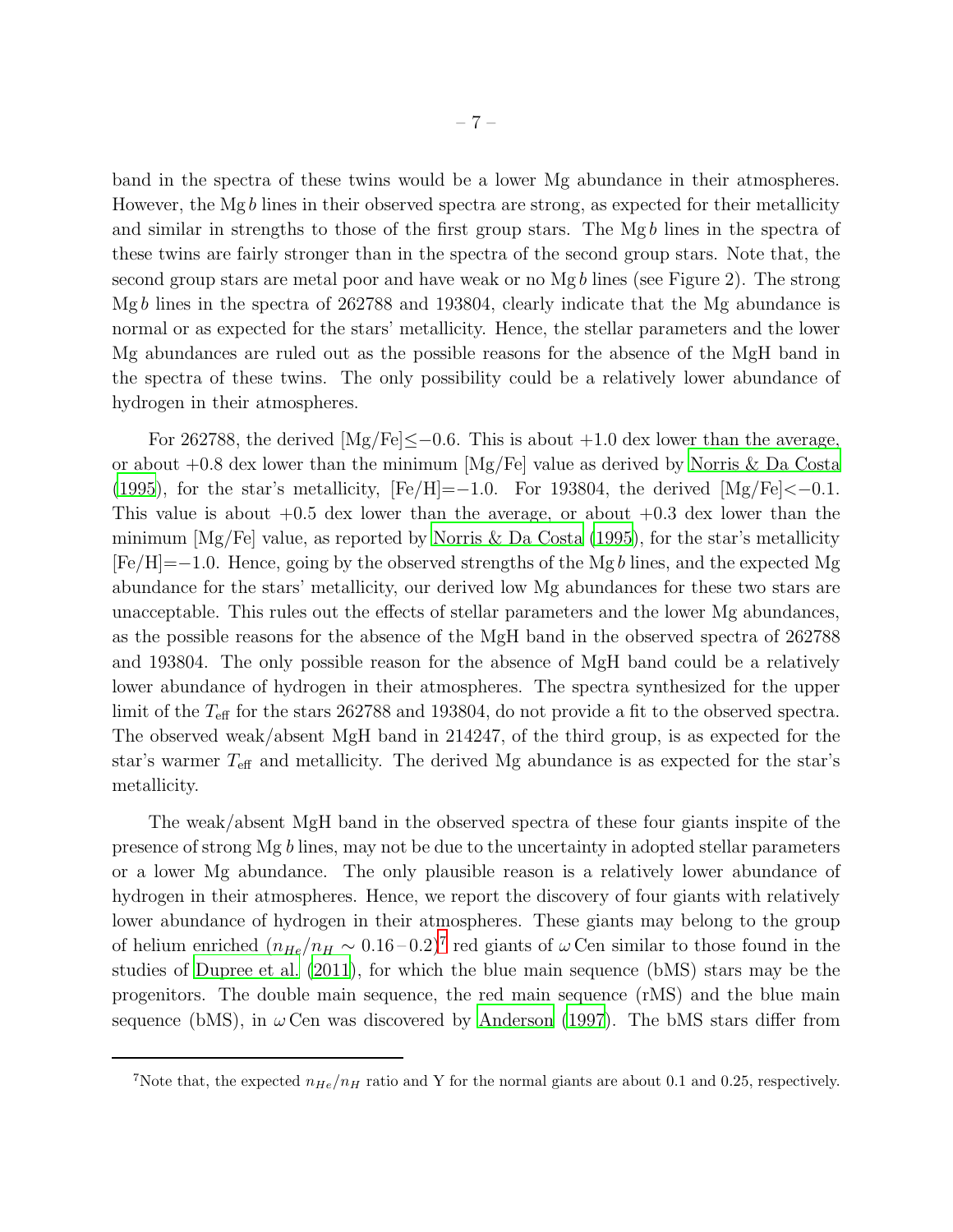rMS stars by their helium enrichment upto  $Y \sim 0.38$  with the range:  $0.35 < Y < 0.4$  [\(Norris](#page-8-19) [2004;](#page-8-19) [Piotto et al. 2005\)](#page-8-6). The Y value for rMS stars is about 0.25 [\(Norris 2004](#page-8-19); [Piotto et al.](#page-8-6) [2005\)](#page-8-6). From the studies of [Marino et al. \(2011](#page-8-3)), unlike the observed Na-O anticorrelation for the metal poor giants of  $\omega$  Cen, the number of giants with Na-enrichment increases with the metallicity ([Fe/H]). Note that 11 stars of our metal rich sample, including the reported 4 H-poor or He-rich stars, show Na-enhancement [\(Marino et al. 2011;](#page-8-3) [Johnson & Pilachowski](#page-8-2) [2010\)](#page-8-2). One star, however, is Na-normal. For rest of our metal rich sample of 5 stars, Na abundances are not available. However, no obvious trend is seen in Al-Mg, as the Al-Mg anticorrelation provides further clue for the He-enrichment in the metal rich giants [\(D'Ercole et al. 2010\)](#page-7-6).

None of these newly discovered H-deficient giants show the carbon features as seen in the spectra of RCB stars and they do not exhibit RCB IR-colours. Hence, these are not the H-deficient stars of RCB type. To ascertain a range in H-deficiency or the helium enrichment of these newly discovered giants and the analyzed metal rich sample, it is essential to study these stars by obtaining their high resolution spectra.

### 5. Acknowledgements

We thank the referee for a nice and constructive report. We thank David L. Lambert, H. C. Bhatt, and B. E. Reddy for fruitful discussions. We thank the VBO staff for their assistance.

#### REFERENCES

- <span id="page-7-3"></span>Alonso, A., Arribas, S., & Mart´ınez-Roger, C. 1999, A&AS, 140, 261
- <span id="page-7-5"></span>Anderson, A. J. 1997, PhD thesis, UNIVERSITY OF CALIFORNIA, BERKELEY
- <span id="page-7-1"></span>Calamida, A., et al. 2009, ApJ, 706, 1277
- <span id="page-7-6"></span>D'Ercole, A., D'Antona, F., Ventura, P., Vesperini, E., & McMillan, S. L. W. 2010, MNRAS, 407, 854

<span id="page-7-0"></span>Dupree, A. K., & Avrett, E. H. 2013, ApJ, 773, L28

<span id="page-7-4"></span>Dupree, A. K., Strader, J., & Smith, G. H. 2011, ApJ, 728, 155

<span id="page-7-2"></span>Feast, M. W. 1997, MNRAS, 285, 339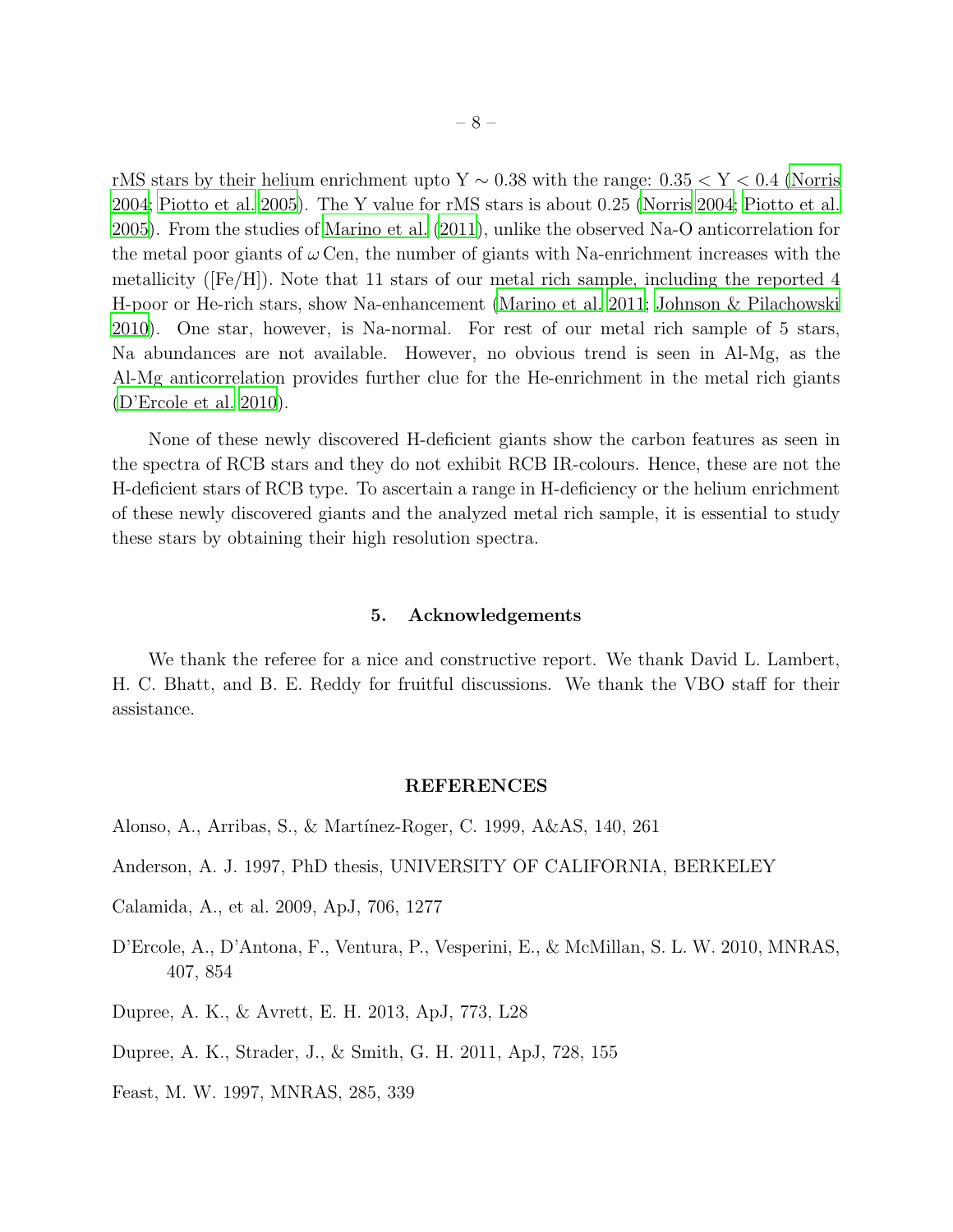- <span id="page-8-0"></span>Hema, B. P., Pandey, G., & Lambert, D. L. 2012, ApJ, 747, 102
- Hema, B. P., 2014, PhD thesis, submitted to PONDICHERRY UNIVERSITY, PONDICHERRY, INDIA.
- <span id="page-8-11"></span>Hinkle, K., Wallace, L., Valenti, J., & Harmer, D. 2000, Visible and Near Infrared Atlas of the Arcturus Spectrum 3727-9300 A
- <span id="page-8-12"></span>Hinkle, K. H., Wallace, L., Ram, R. S., Bernath, P. F., Sneden, C., & Lucatello, S. 2013, ApJS, 207, 26
- <span id="page-8-2"></span>Johnson, C. I., & Pilachowski, C. A. 2010, ApJ, 722, 1373
- <span id="page-8-14"></span>Kurucz, R. L. 1998,<http://kurucz.harvard.edu/>
- <span id="page-8-3"></span>Marino, A. F., et al. 2011, ApJ, 731, 64
- <span id="page-8-7"></span>—. 2014, MNRAS, 437, 1609
- <span id="page-8-16"></span>McWilliam, A., & Lambert, D. L. 1988, MNRAS, 230, 573
- <span id="page-8-19"></span>Norris, J. E. 2004, ApJ, 612, L25
- <span id="page-8-17"></span>Norris, J. E., & Da Costa, G. S. 1995, ApJ, 447, 680
- <span id="page-8-1"></span>Pandey, G., Lambert, D. L., Jeffery, C. S., & Rao, N. K. 2006, ApJ, 638, 454
- <span id="page-8-6"></span>Piotto, G., et al. 2005, ApJ, 621, 777
- <span id="page-8-10"></span>Prabhu, T. P., Anupama, G. C., & Surendiranath, R. 1998, Bulletin of the Astronomical Society of India, 26, 383
- <span id="page-8-15"></span>Ramírez, I., & Allende Prieto, C. 2011, ApJ, 743, 135
- <span id="page-8-4"></span>Simpson, J. D., & Cottrell, P. L. 2013, MNRAS, 433, 1892
- <span id="page-8-13"></span>Sneden, C. A. 1973, PhD thesis, THE UNIVERSITY OF TEXAS AT AUSTIN.
- <span id="page-8-5"></span>Sollima, A., Ferraro, F. R., Pancino, E., & Bellazzini, M. 2005, MNRAS, 357, 265
- <span id="page-8-8"></span>Sumangala Rao, S., Pandey, G., Lambert, D. L., & Giridhar, S. 2011, ApJ, 737, L7
- <span id="page-8-9"></span>Tisserand, P., et al. 2009, A&A, 501, 985

<span id="page-8-18"></span>This preprint was prepared with the AAS IATEX macros v5.2.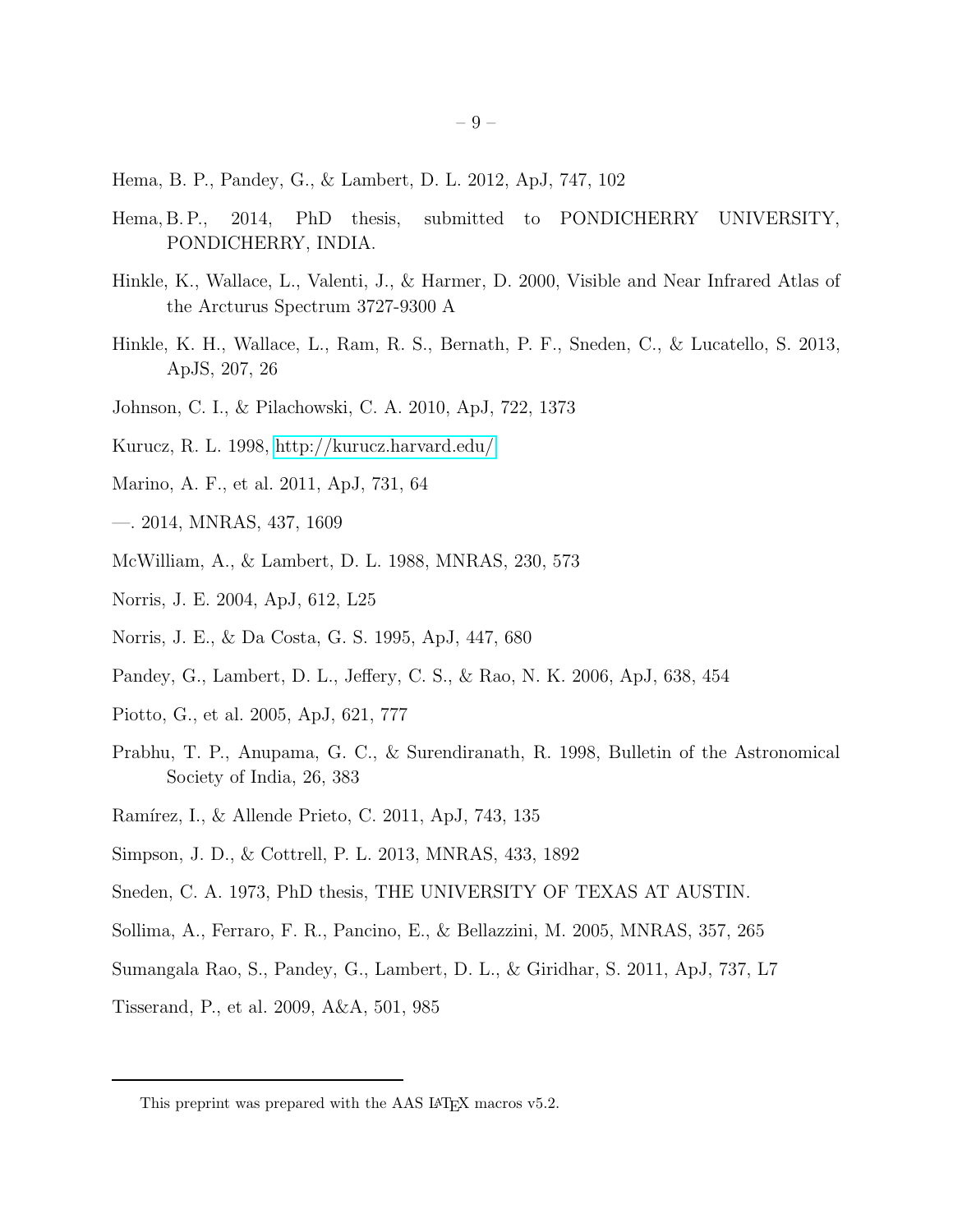

Fig. 1.— The spectra of the first group stars are shown in the order of their increasing  $T_{\text{eff}}$  from bottom to top. The strong Mgb lines and the  $(0, 0)$  MgH band are marked. The vertical lines marked to the red of the  $Mg b$  lines are Fe I lines.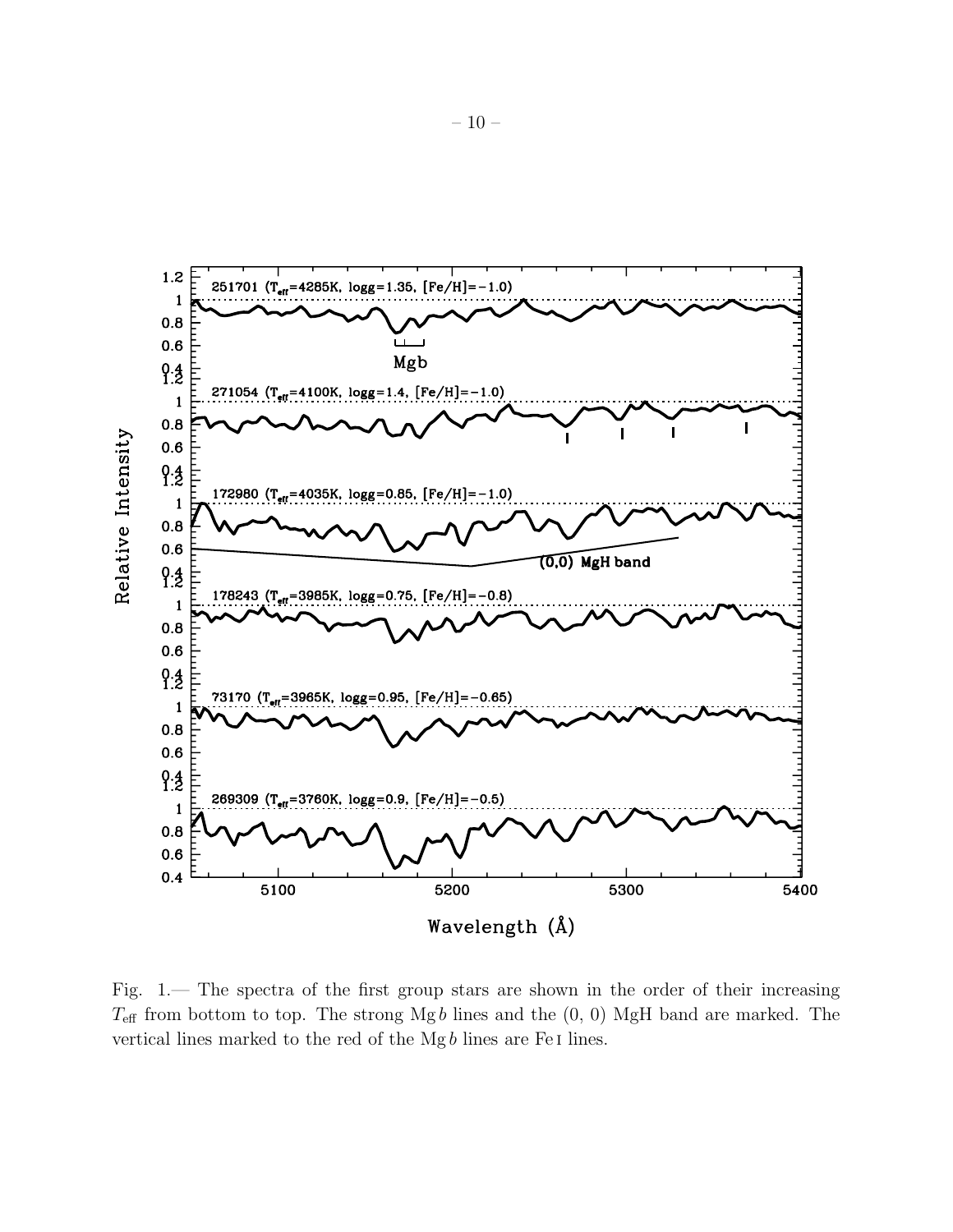| Star                | $Star(LEID)^a$ S/N |     | $T_{\rm eff}$ | $\log g$ | [Fe/H]  | Group  | $\log \epsilon(Mg)$  | [Mg/Fe]  |
|---------------------|--------------------|-----|---------------|----------|---------|--------|----------------------|----------|
| 269309              | .                  | 70  | 3760          | 0.90     | $-0.5$  | First  | $7.1 \pm 0.2$        | 0.0      |
| 73170               | 39048              | 100 | 3965          | 0.95     | $-0.65$ | First  | $6.75 \pm 0.2$       | $-0.2$   |
| 178243              | 60073              | 100 | 3985          | 0.75     | $-0.8$  | First  | $6.4 \pm 0.2$        | $-0.4$   |
| 172980 <sup>b</sup> | 61067              | 110 | 4035          | 0.85     | $-1.0$  | First  | $7.0 \pm 0.2$        | $+0.4$   |
| 178691              | 50193              | 110 | 4075          | 0.65     | $-1.2$  | First  | $6.6 \pm 0.2$        | $+0.2$   |
| 271054              | .                  | 100 | 4100          | 1.40     | $-1.0$  | First  | $6.7 \pm 0.2$        | $+0.1$   |
| 40867               | 54022              | 110 | 4135          | 1.15     | $-0.5$  | First  | $7.2 \pm 0.2$        | $+0.1$   |
| 250000              | $\cdots$           | 90  | 4175          | 1.40     | $-1.0$  | First  | $6.9 \pm 0.2$        | $+0.3$   |
| 131105              | 51074              | 80  | 4180          | 1.05     | $-1.1$  | First  | $6.9 \pm 0.2$        | $+0.4$   |
| $166240^{b}$        | 55101              | 60  | 4240          | 1.15     | $-1.0$  | First  | $6.8 \pm 0.2$        | $+0.2$   |
| 262788              | 34225              | 110 | 4265          | 1.30     | $-1.0$  | Third  | $<6.0\pm0.2$         | $<-0.6$  |
| 251701              | 32169              | 100 | 4285          | 1.35     | $-1.0$  | First  | $7.0 \pm 0.2$        | $+0.4$   |
| 193804              | 35201              | 80  | 4335          | 1.10     | $-1.0$  | Third  | $<\!\!6.5\!\pm\!0.2$ | $<-0.1$  |
| 5001638             | .                  | 150 | 4400          | 1.6      | $-0.5$  | First  | $7.3 \pm 0.2$        | $+0.2$   |
| 270931              | $\cdots$           | 100 | 4420          | 1.25     | $-0.5$  | First  | $7.2 \pm 0.2$        | $+0.1$   |
| 214247              | 37275              | 60  | 4430          | 1.45     | $-1.5$  | Third  | $6.5 \pm 0.2$        | $+0.4$   |
| 216815              | 43475              | 80  | 4500          | 1.85     | $-0.6$  | First  | $7.3 \pm 0.2$        | $+0.3$   |
| 14943               | 53012              | 100 | 4605          | 1.35     | $-1.8$  | Second | $<\!\!6.7\!\pm\!0.2$ | $< +0.9$ |

Table 1. The stellar parameters, metallicities and derived Mg abundances for the program stars in the order of their increasing  $T_{\text{eff}}$ .

<sup>a</sup>Stellar parameters are from [Johnson & Pilachowski \(2010](#page-8-2)) for the giants with LEID identification.

 $b$ Common stars with the sample of [Norris & Da Costa \(1995\)](#page-8-17). Norris & Da Costa report [Mg/Fe] of 0.53 and 0.27 for 172980 and 166240, respectively.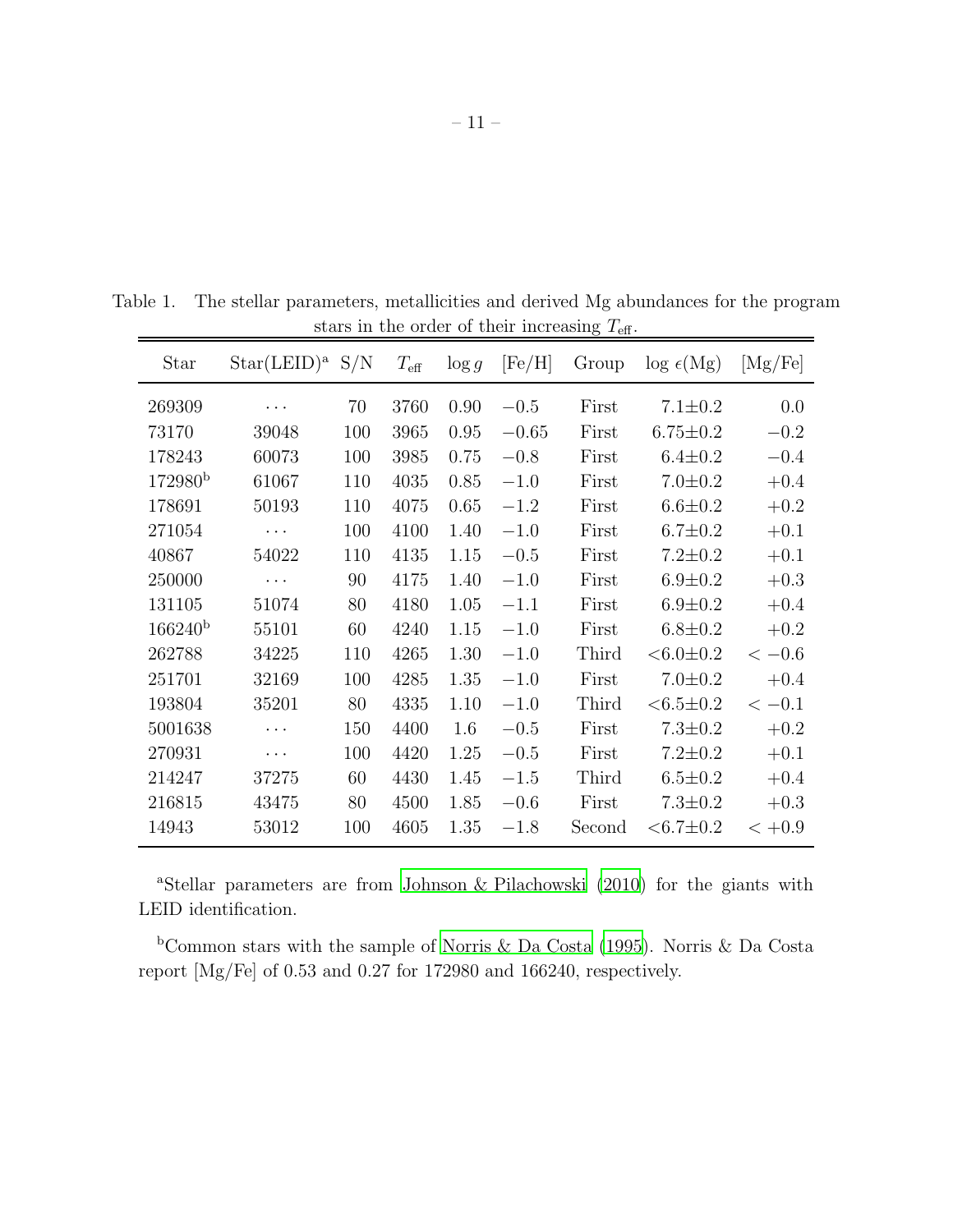

Fig. 2.— Figure shows the observed spectrum of 262788 and 193804, the third group starstwins, compared with the observed spectrum of 251701, the first group star. Also shown is the observed spectrum of 14943, the second group star. The key features such as  $Mg b$  lines, the MgH band and the Fe i lines are marked.